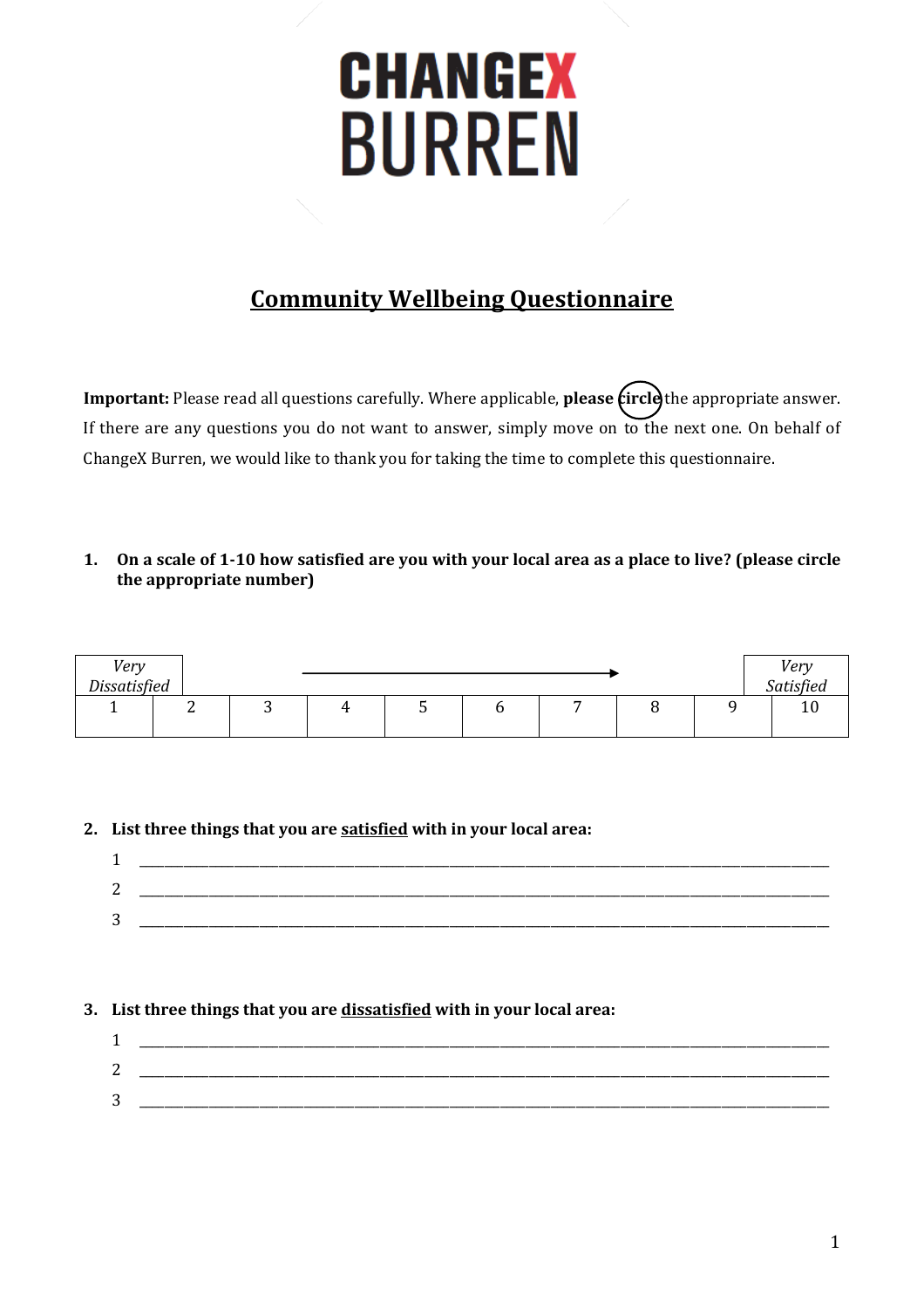## **4. How well does your local community cater for:**

|                                                  | Very Poorly | Poorly         | Fair | Well           | Very Well | Don't know |
|--------------------------------------------------|-------------|----------------|------|----------------|-----------|------------|
| Children                                         |             | $\overline{2}$ | 3    | 4              | 5         | 6          |
| Teenagers<br>and young<br>adults in<br>their 20s |             | 2              | 3    | $\overline{4}$ | 5         | 6          |
| People in<br>their 30s, 40s<br>and 50s           |             | 2              | 3    | $\overline{4}$ | 5         | 6          |
| People in<br>their 60s and<br>older              |             | 2              | 3    | 4              | 5         | 6          |

## **5. How would you rate the adequacy of the following in your local community?**

|                                                              | Very<br>Unsatisfactory | Unsatisfactory | Fair<br>only   | Satisfactory   | Very<br>Satisfactory | Don't know |
|--------------------------------------------------------------|------------------------|----------------|----------------|----------------|----------------------|------------|
| <b>General Health</b><br>Services                            | $\mathbf{1}$           | $\overline{2}$ | 3              | $\overline{4}$ | 5                    | 6          |
| <b>Special Needs</b><br>Services                             | $\mathbf{1}$           | $\overline{2}$ | 3              | $\overline{4}$ | 5                    | 6          |
| Mental Health<br>Services                                    | $\mathbf{1}$           | $\overline{2}$ | $\overline{3}$ | $\overline{4}$ | $\overline{5}$       | 6          |
| Childcare<br>Services                                        | $\mathbf{1}$           | $\overline{2}$ | 3              | $\overline{4}$ | 5                    | 6          |
| Schools                                                      | $\mathbf{1}$           | $\overline{2}$ | 3              | $\overline{4}$ | 5                    | 6          |
| Recreational<br>Activities for<br>Youth                      | $\mathbf{1}$           | $\overline{2}$ | 3              | $\overline{4}$ | 5                    | 6          |
| Recreational<br>Activities for<br>Adults                     | $\mathbf{1}$           | $\overline{2}$ | 3              | $\overline{4}$ | $\overline{5}$       | 6          |
| Active<br>Retirement<br>Groups/<br>Organisations             | $\mathbf{1}$           | $\overline{2}$ | 3              | $\overline{4}$ | 5                    | 6          |
| Further<br>Education/<br>Adult<br>Education<br>Opportunities | $\overline{1}$         | $\overline{2}$ | 3              | $\overline{4}$ | 5                    | 6          |
| Transport<br>Services                                        | $\overline{1}$         | $\overline{2}$ | 3              | $\overline{4}$ | 5                    | 6          |
| Political<br>Representation<br>and Support                   | $\mathbf{1}$           | $\overline{2}$ | 3              | $\overline{4}$ | 5                    | 6          |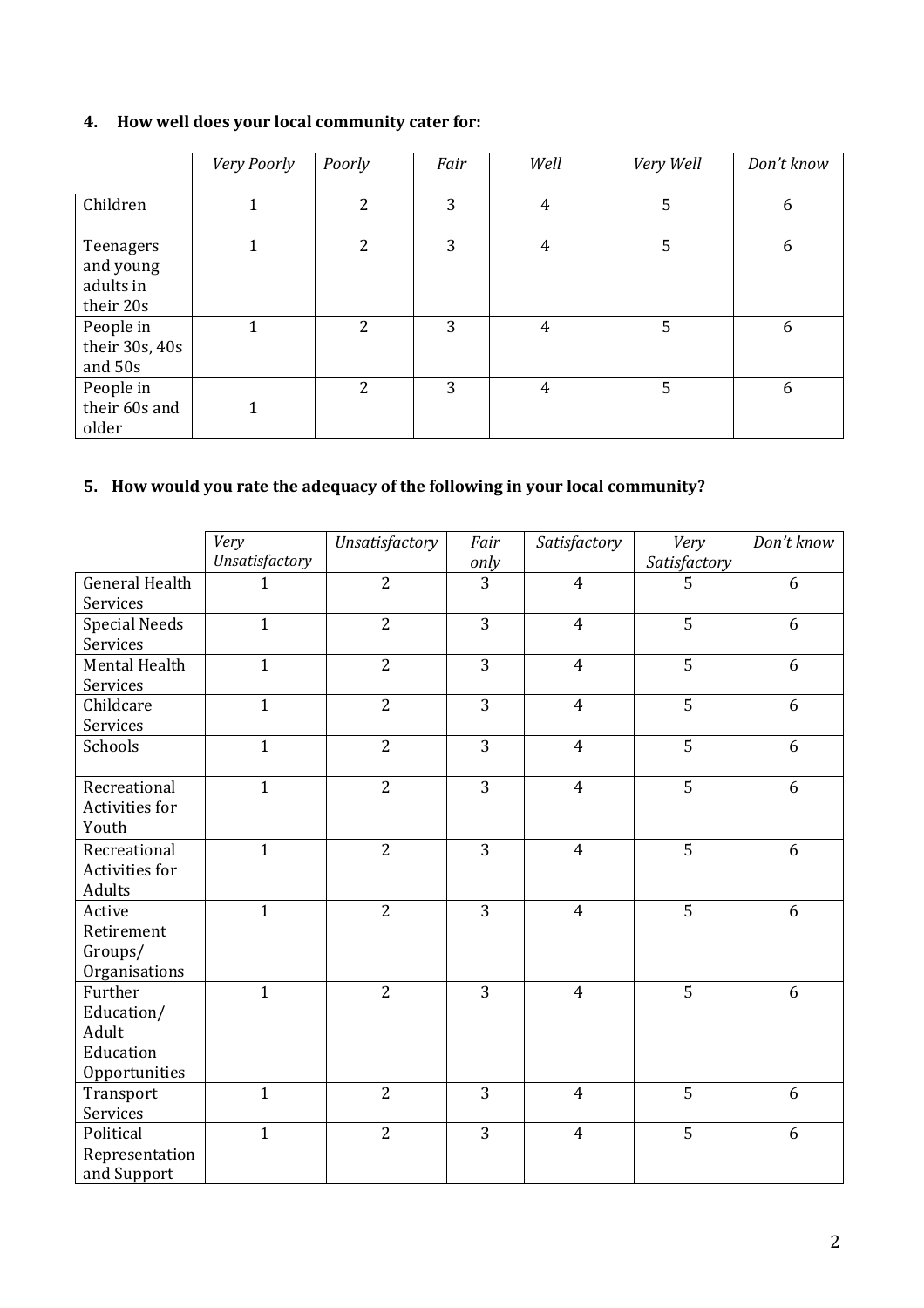#### **6. Do you agree or disagree with the following statements (please circle the appropriate number on each line).**

|                                                                                                     | Strongly<br>Disagree | Disagree      | Neither Agree<br>nor Disagree | Agree | <i>Strongly</i><br>Agree |
|-----------------------------------------------------------------------------------------------------|----------------------|---------------|-------------------------------|-------|--------------------------|
| I can influence decisions that affect my<br>local area                                              |                      | າ             | 3                             | 4     | 5                        |
| I am not restricted in any way from<br>living the life I want to live                               |                      | $\mathcal{P}$ | 3                             | 4     | 5                        |
| I have trust in my local elected officials                                                          |                      | $\mathcal{L}$ | 3                             | 4     | 5                        |
| I trust most people living in my local<br>area                                                      |                      | 2             | 3                             | 4     | 5                        |
| People from all different backgrounds<br>(social groups, race etc.) get on well in<br>my local area |                      | 2             | ζ                             | 4     | 5                        |
| There are equal opportunities for<br>everyone in this area                                          |                      | 2             | 3                             | 4     | 5                        |

## **7. Do you agree or disagree with the following statements (please circle the appropriate number on each line)**

|                                                                        | <i>Strongly</i><br><b>Disagree</b> | Disagree                 | Neither Agree<br>nor Disagree | Agree | <b>Strongly</b><br>Agree |
|------------------------------------------------------------------------|------------------------------------|--------------------------|-------------------------------|-------|--------------------------|
| I am proud to tell people I live here                                  |                                    | 2                        | 3                             | 4     | 5                        |
| I feel that I belong to this area                                      | 1                                  | $\mathcal{P}$            | 3                             | 4     | 5                        |
| I feel I have the support of friends<br>and/or neighbours in this area |                                    | 2                        | 3                             | 4     | 5                        |
| I have a strong family network<br>here                                 |                                    | $\overline{\mathcal{L}}$ | 3                             | 4     | 5                        |
| I feel safe living here                                                | 1                                  | $\overline{\mathcal{L}}$ | 3                             | 4     | 5                        |
| My local heritage and culture is<br>very important to me               |                                    | $\overline{\mathcal{L}}$ | 3                             | 4     | 5                        |
| I would like to be living in this area<br>three years from now         |                                    | $\overline{\mathcal{L}}$ | 3                             | 4     | 5                        |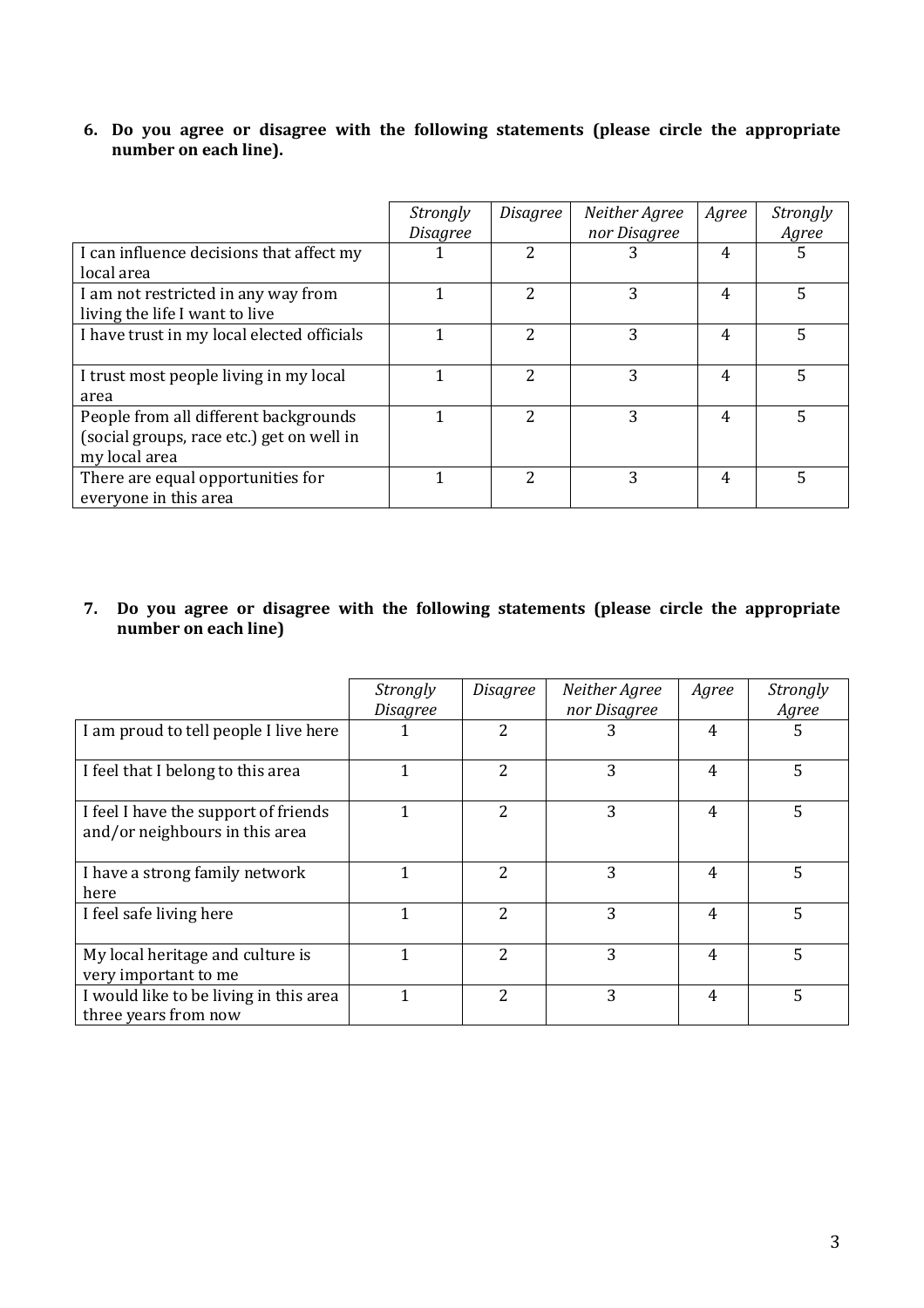## **8. Do you participate in the activities of any of the following organisations?**

|                                                                                                                                       | <b>Never</b> | <i><b>Occasionally</b></i> | Regularly |
|---------------------------------------------------------------------------------------------------------------------------------------|--------------|----------------------------|-----------|
| Sports clubs (Parish, GAA, Golf, Other), gym, exercise classes                                                                        | 1            | 2                          | 3         |
| Political parties, trade unions                                                                                                       | 1            | 2                          | 3         |
| Environmental groups, sustainability groups                                                                                           | 1            | 2                          | 3         |
| Landscape or heritage groups                                                                                                          | 1            | 2                          | 3         |
| Parent-teacher associations, tenants groups, residents groups,<br>neighbourhood watch, youth groups, other community action<br>groups | 1            | 2                          | 3         |
| Church or other religious groups                                                                                                      | 1            | 2                          | 3         |
| Evening classes, arts or music groups, education activities                                                                           | 1            | 2                          | 3         |
| Social clubs (e.g. mother & toddler group, rotary club,<br>women/men's groups, elderly group)                                         | 1            | 2                          | 3         |
| Voluntary work (charitable or voluntary organisations (e.g.<br>collecting for charity, helping the sick, elderly)                     | 1            | 2                          | 3         |
| Other, please specify:                                                                                                                |              |                            |           |

## **9. On a scale of 1-10 how satisfied you are with each of the following items (please circle one number on each line).**

|                                       | Very<br>Dissatisfied |                |   |                |   |   |                |   |   | Very<br>Satisfied |
|---------------------------------------|----------------------|----------------|---|----------------|---|---|----------------|---|---|-------------------|
| Your current job                      | $\mathbf{1}$         | $\overline{2}$ | 3 | $\overline{4}$ | 5 | 6 | $\overline{7}$ | 8 | 9 | 10                |
| Your income                           | $\mathbf{1}$         | $\overline{2}$ | 3 | $\overline{4}$ | 5 | 6 | $\overline{7}$ | 8 | 9 | 10                |
| Your education                        | $\mathbf{1}$         | 2              | 3 | $\overline{4}$ | 5 | 6 | $\overline{7}$ | 8 | 9 | 10                |
| Your<br>accommodation                 | $\mathbf{1}$         | $\overline{2}$ | 3 | $\overline{4}$ | 5 | 6 | $\overline{7}$ | 8 | 9 | 10                |
| Your community                        | $\mathbf{1}$         | $\overline{2}$ | 3 | $\overline{4}$ | 5 | 6 | $\overline{7}$ | 8 | 9 | 10                |
| Your social life                      | $\mathbf{1}$         | $\overline{2}$ | 3 | $\overline{4}$ | 5 | 6 | $\overline{7}$ | 8 | 9 | 10                |
| Your health                           | $\mathbf{1}$         | $\overline{2}$ | 3 | $\overline{4}$ | 5 | 6 | $\overline{7}$ | 8 | 9 | 10                |
| Your family life                      | $\mathbf{1}$         | $\overline{2}$ | 3 | $\overline{4}$ | 5 | 6 | $\overline{7}$ | 8 | 9 | 10                |
| Your current<br>standard of<br>living | $\mathbf{1}$         | $\overline{2}$ | 3 | $\overline{4}$ | 5 | 6 | $\overline{7}$ | 8 | 9 | 10                |
| Your<br>surrounding<br>environment    | $\mathbf{1}$         | $\overline{2}$ | 3 | $\overline{4}$ | 5 | 6 | $\overline{7}$ | 8 | 9 | 10                |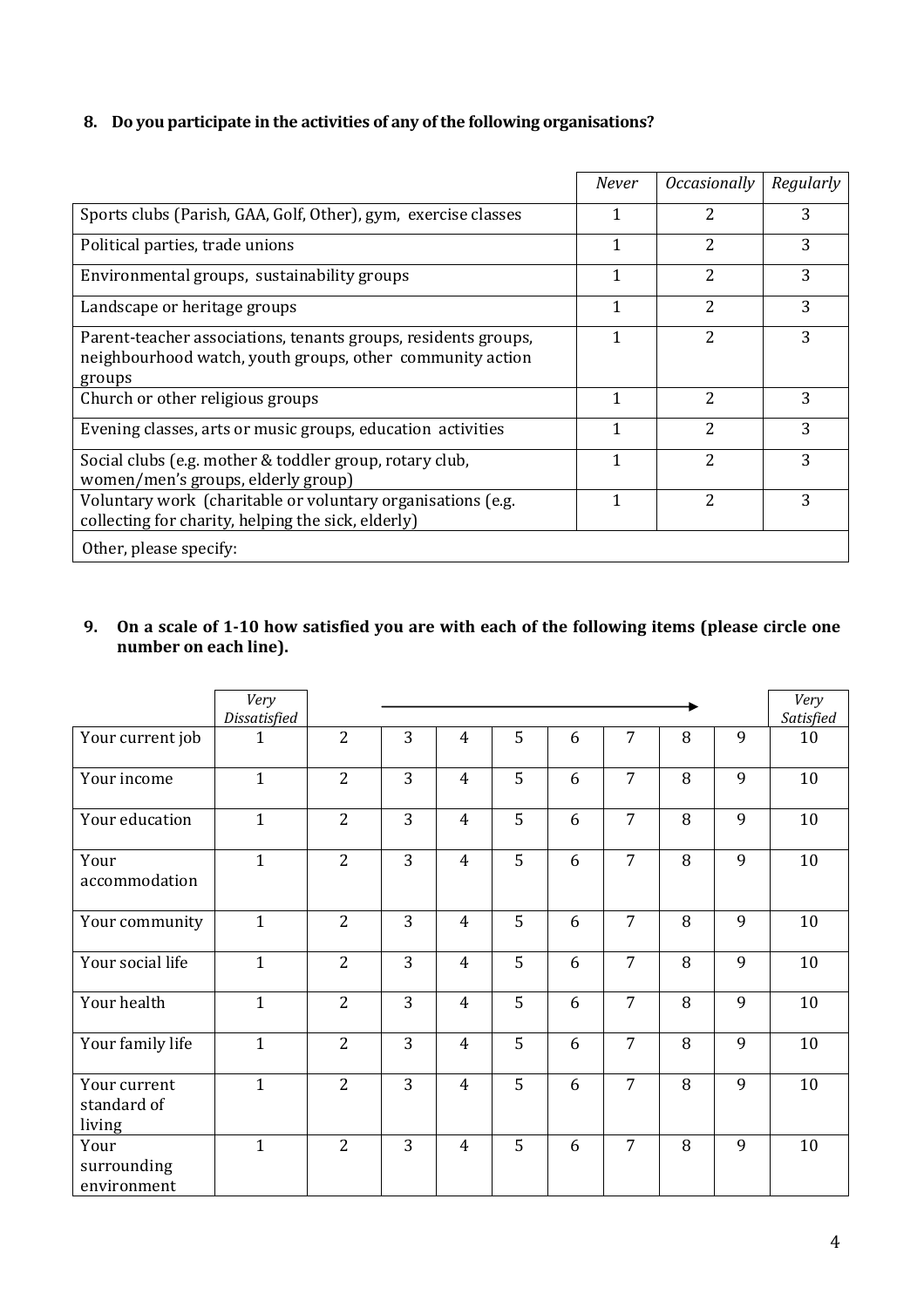10. How would you define wellbeing? Please list a maximum of 5 key words or phrases.

| 11. What is it that contributes to your wellbeing? Please list three main factors. |  |
|------------------------------------------------------------------------------------|--|
|                                                                                    |  |
|                                                                                    |  |

## 12. On a scale of 1-10, how would you rate your own personal wellbeing?

| Very<br>Poor |          |  |   |   |  | Excellent |
|--------------|----------|--|---|---|--|-----------|
|              | <b>.</b> |  | ັ | - |  |           |

13. How do you feel (if at all) your wellbeing could be improved?

## 14. Would you be willing to fill in a similar questionnaire next year?

Yes

 $\sqrt{2}$ 

 $No$ 

## 15. Have you any additional comments?